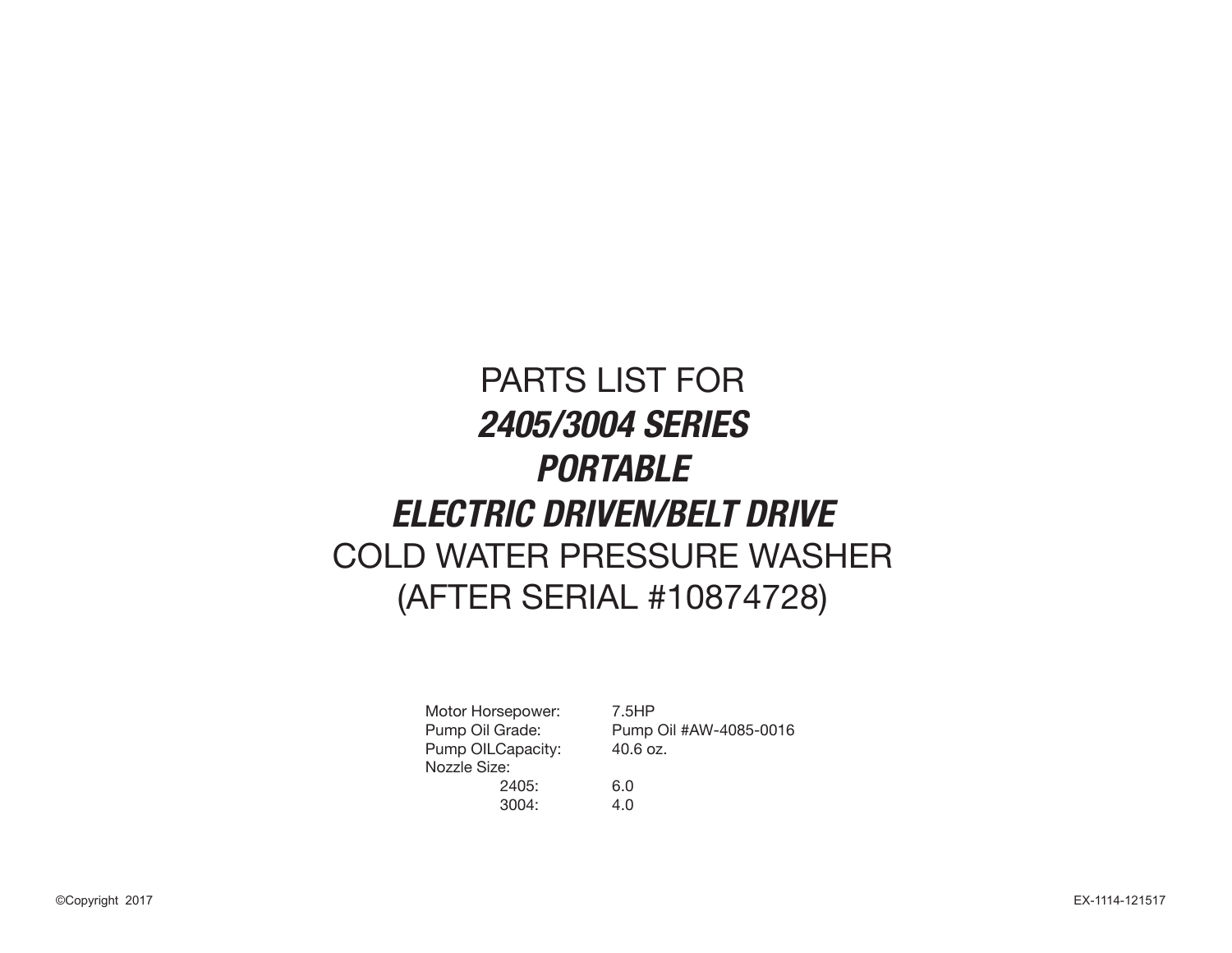This Parts Listing has been compiled for your benefit. You can be assured your new Cold Water Pressure Washer was constructed and designed with quality and performance in mind using over 25 years experience in the pressure washer business. Each component has been rigorously tested to insure the highest level of acceptance.

The contents of this Parts Listing are based on the latest product information available at the time of publication. The manufacturer reserves the right to make changes in price, color, materials, equipment, specifications

 **WARNING** THIS IS A PROFESSIONAL HIGH PRESSURE, COLD WATER PRESSURE WASHER. CAUTION SHOULD BE OBSERVED WHEN USING OR REPAIRING THIS UNIT! READ AND FOLLOW THE SAFETY WARNINGS LISTED BELOW BEFORE ATTEMPTING ANY REPAIRS ON THIS PRESSURE WASHER!

- **SAFETY WARNINGS**<br>1. NEVER alter or modify the equipment. Be sure any accessory items and system components being used will withstand the pressure developed. Use only genuine manufactured parts for repair of your pressure washer. Failure to do so can cause hazardous operating conditions and will VOID warranty.
- 2. NEVER make adjustments on machinery while the unit is connected to the power source. Turning over the machinery by hand during adjustment or cleaning might start the machinery, causing serious injury to the operator.
- 3. Know how to stop and bleed pressures quickly. Be thoroughly familiar with controls.
- 4. Before servicing the unit, turn unit off, relieve the water pressure and allow the unit to cool down. Do not make repairs while the unit is running. Service in a clean, dry, flat area.
- 5. After testing the machine, DO NOT leave the pressurized unit unattended. Shut off the unit and release trapped pressure before leaving.

# **Table of Contents**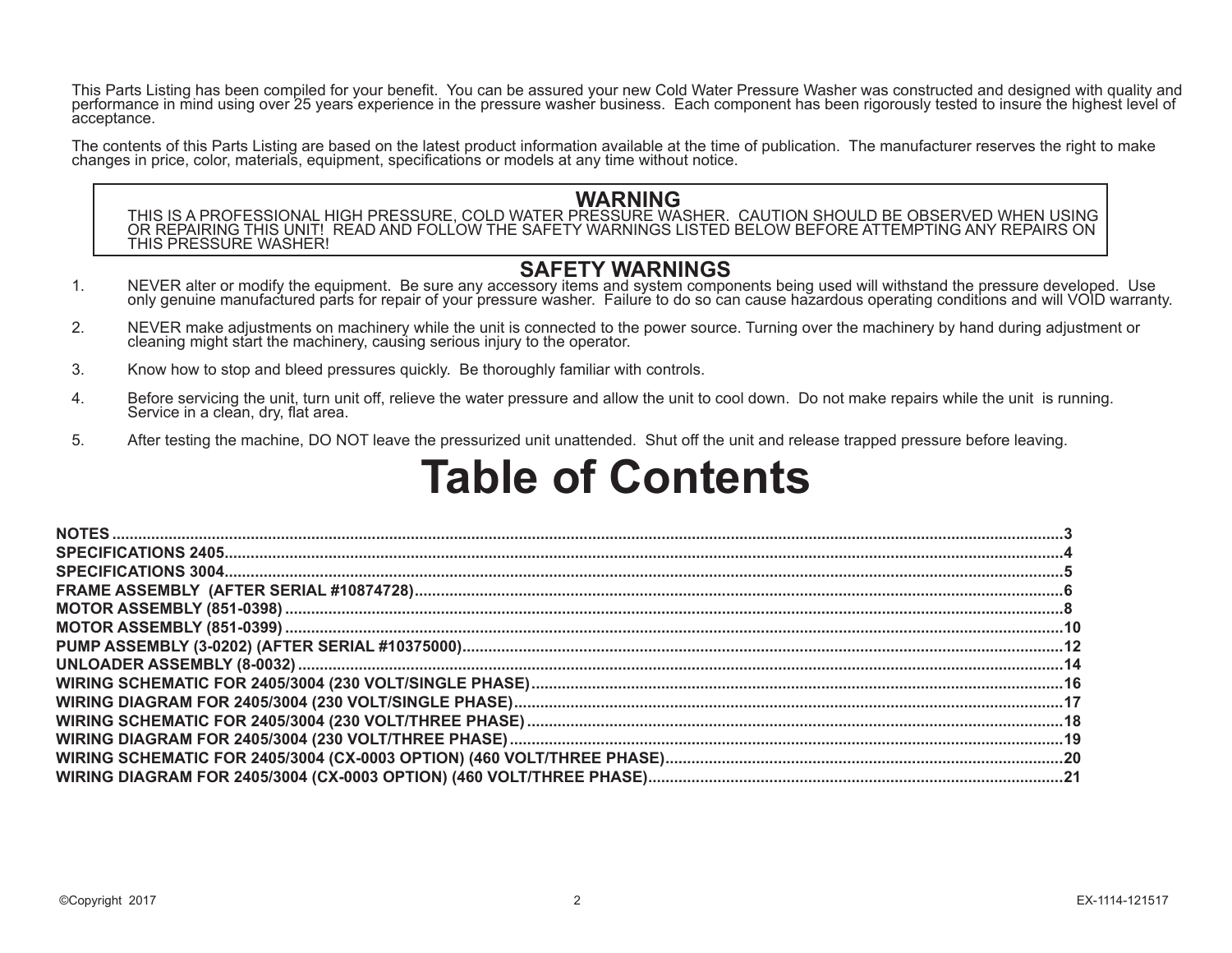|  | v<br>r. |  |
|--|---------|--|
|--|---------|--|

| SERIAL BREAK NUMBER: | <b>SERIAL BREAK EXPLANATION:</b>                                              |
|----------------------|-------------------------------------------------------------------------------|
| #10154637            | CHANGED CORD STRAIN RELIEF ON CONTROL BOX DWG. FROM 32-0040 TO 9-0048. (3006) |
|                      | $(07-27-153006$ OBSOLETE)                                                     |
| #10375000            | CHANGED PRESSURE SEAL ON PUMPS 3-0202                                         |
| #10874728            | CHANGED BELTGUARD AND BASEPLATE                                               |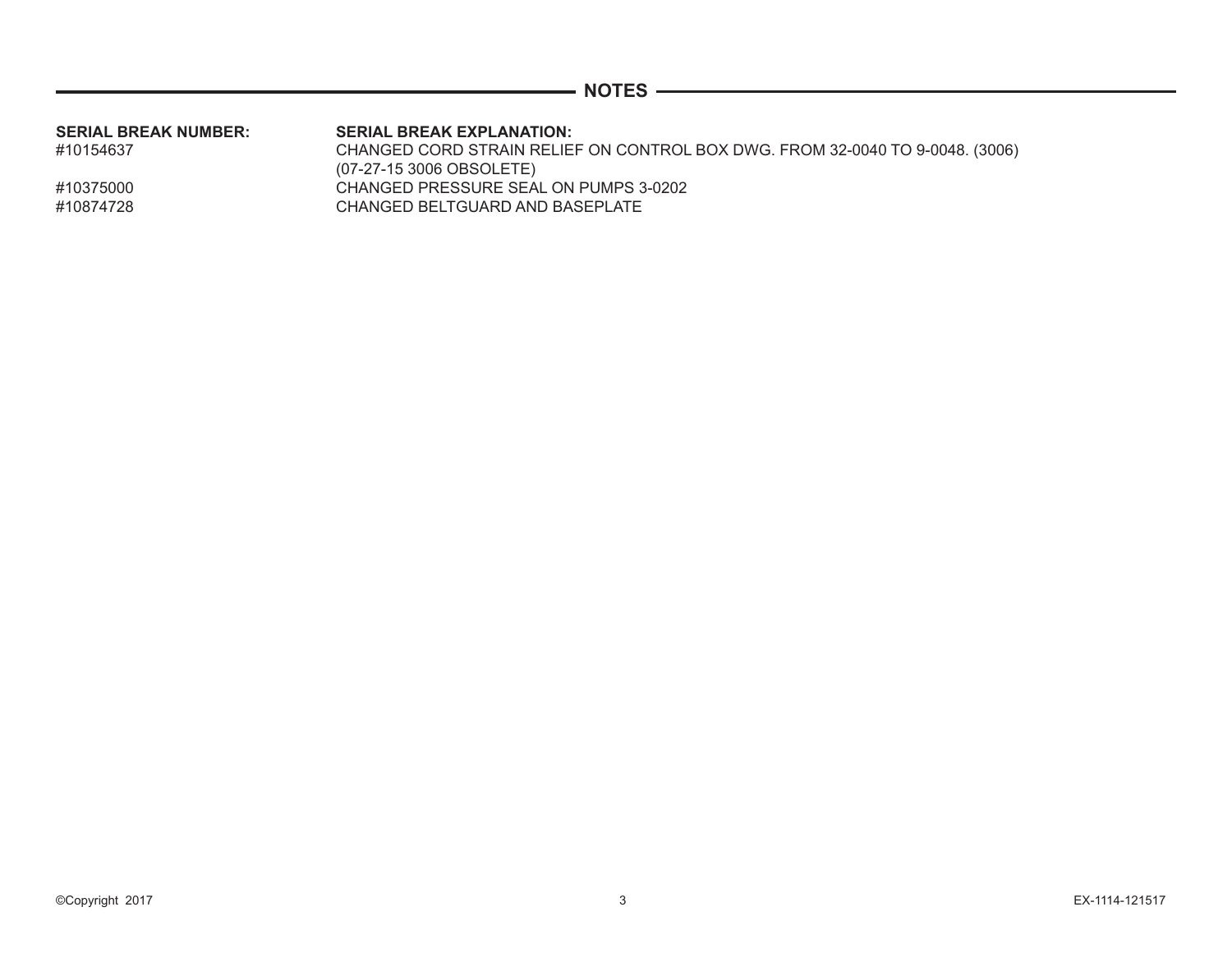# **SPECIFICATIONS 2405**

| Operating Pressure (PSI/Bar):   | 2400/165.5                            |                                                                                                       |  |  |  |
|---------------------------------|---------------------------------------|-------------------------------------------------------------------------------------------------------|--|--|--|
| <b>High Pressure Nozzle:</b>    | 6.0                                   |                                                                                                       |  |  |  |
| Water Volume (GPM/lpm):         |                                       | 4.6/17.4                                                                                              |  |  |  |
| Motor:                          |                                       | Totally enclosed fan cooled, circuit breaker thermal overload<br>protection, 10ft. power supply cord. |  |  |  |
| Horsepower                      |                                       | 7.5                                                                                                   |  |  |  |
| Voltage                         | 230                                   | 230/460                                                                                               |  |  |  |
| Phase                           | Single                                | <b>Three</b>                                                                                          |  |  |  |
| Amps                            | 32.0                                  | 20.0/10.0                                                                                             |  |  |  |
| Pump:                           | Belt Driven, Oil Bath, Triplex Piston |                                                                                                       |  |  |  |
| Oil Type                        | Pump Oil #AW-4085-0016                |                                                                                                       |  |  |  |
| Oil Capacity (oz./liters)       | 40.6/1.20                             |                                                                                                       |  |  |  |
| Plungers                        |                                       | Ceramic                                                                                               |  |  |  |
| Manifold                        |                                       | <b>Forged Brass</b>                                                                                   |  |  |  |
| Valves                          |                                       | <b>Stainless Steel</b>                                                                                |  |  |  |
| <b>Thermal Relief Valve</b>     |                                       | Relieves heated water during unloader bypass stage.                                                   |  |  |  |
| Unloader:                       |                                       | Preset                                                                                                |  |  |  |
| Detergent Injector              |                                       | Adjustable low pressure down stream from pump                                                         |  |  |  |
| Unit Net Weight (lbs/Kg)        | 347/157.5                             | 301/136.5                                                                                             |  |  |  |
| Unit Shipping Weight (lbs/Kg)   | 390/176.9                             | 403/182.8                                                                                             |  |  |  |
| Unit Net Dimension (in/cm)      | 46Lx28Wx30H/117Lx71Wx76H              | 46Lx32.5Wx30H/116.8Lx82.5Wx76.19H                                                                     |  |  |  |
| Unit Shipping Dimension (in/cm) | 49Lx30.5Wx35.5H/124Lx77.5Wx90H        | 57.25Lx35.75Wx51.25H/145.4Lx90.8Wx130.17H                                                             |  |  |  |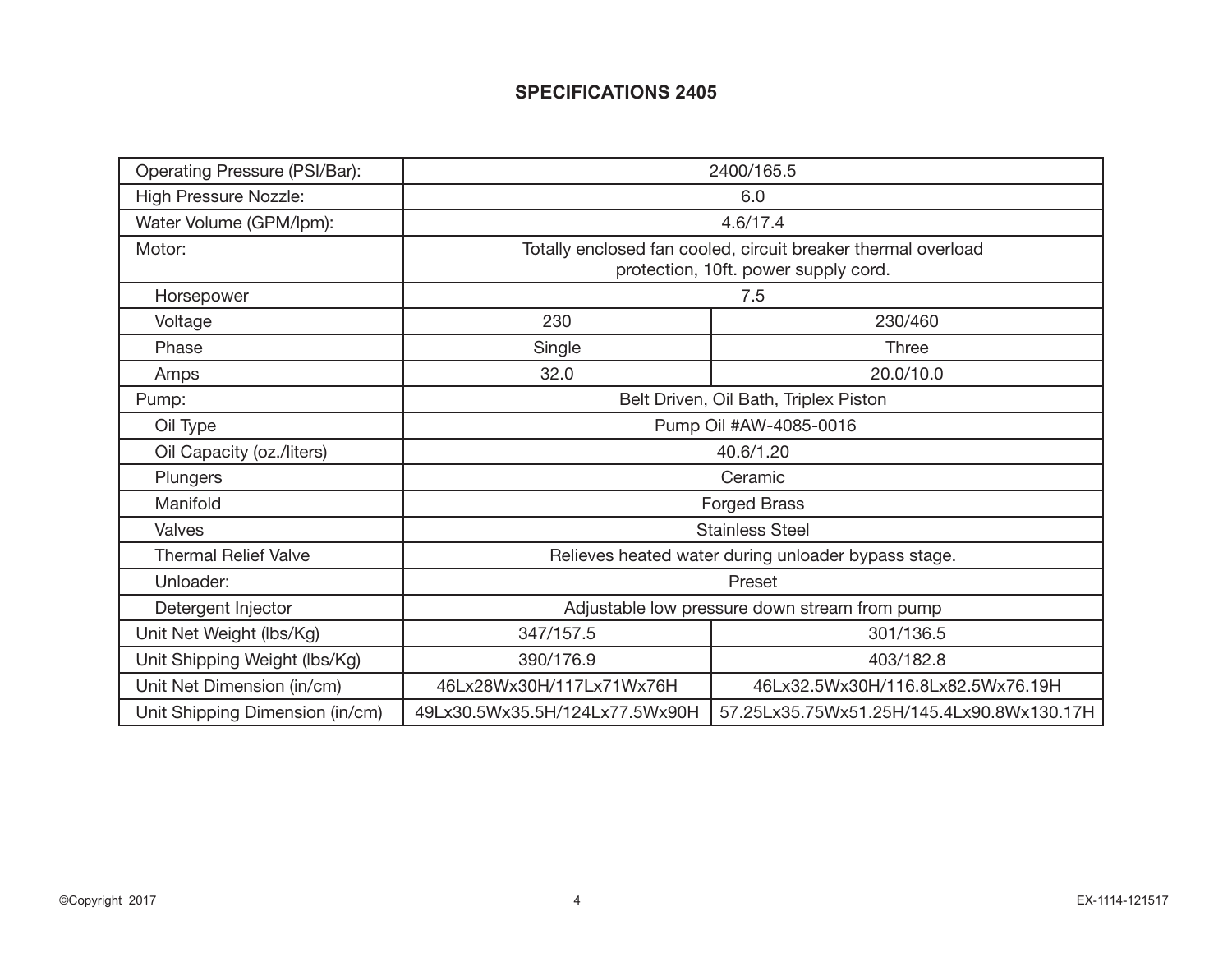# **SPECIFICATIONS 3004**

| Operating Pressure (PSI/Bar):   | 3000/206.8                                                                                            |                                                     |  |  |  |
|---------------------------------|-------------------------------------------------------------------------------------------------------|-----------------------------------------------------|--|--|--|
| <b>High Pressure Nozzle:</b>    | 4.0                                                                                                   |                                                     |  |  |  |
| Water Volume (GPM/lpm):         |                                                                                                       | 3.5/13.2                                            |  |  |  |
| Motor:                          | Totally enclosed fan cooled, circuit breaker thermal overload<br>protection, 10ft. power supply cord. |                                                     |  |  |  |
| Horsepower                      |                                                                                                       | 7.5                                                 |  |  |  |
| Voltage                         | 230                                                                                                   | 230/460                                             |  |  |  |
| Phase                           | Single                                                                                                | Three                                               |  |  |  |
| Amps                            | 32.0                                                                                                  | 20.0/10.0                                           |  |  |  |
| Pump:                           | Belt Driven, Oil Bath, Triplex Piston                                                                 |                                                     |  |  |  |
| Oil Type                        | Pump Oil #AW-4085-0016                                                                                |                                                     |  |  |  |
| Oil Capacity (oz./liters)       | 40.6/1.20                                                                                             |                                                     |  |  |  |
| Plungers                        |                                                                                                       | Ceramic                                             |  |  |  |
| Manifold                        |                                                                                                       | <b>Forged Brass</b>                                 |  |  |  |
| Valves                          |                                                                                                       | <b>Stainless Steel</b>                              |  |  |  |
| <b>Thermal Relief Valve</b>     |                                                                                                       | Relieves heated water during unloader bypass stage. |  |  |  |
| Unloader:                       |                                                                                                       | Preset                                              |  |  |  |
| Detergent Injector              | Adjustable low pressure down stream from pump                                                         |                                                     |  |  |  |
| Unit Net Weight (lbs/Kg)        | 347/157.5                                                                                             | 301/136.5                                           |  |  |  |
| Unit Shipping Weight (lbs/Kg)   | 390/176.9                                                                                             | 403/182.8                                           |  |  |  |
| Unit Net Dimension (in/cm)      | 46Lx28Wx30H/117Lx71Wx76H                                                                              | 46Lx32.5Wx30H/116.8Lx82.5Wx76.19H                   |  |  |  |
| Unit Shipping Dimension (in/cm) | 49Lx30.5Wx35.5H/124Lx77.5Wx90H                                                                        | 57.25Lx35.75Wx51.25H/145.4Lx90.8Wx130.17H           |  |  |  |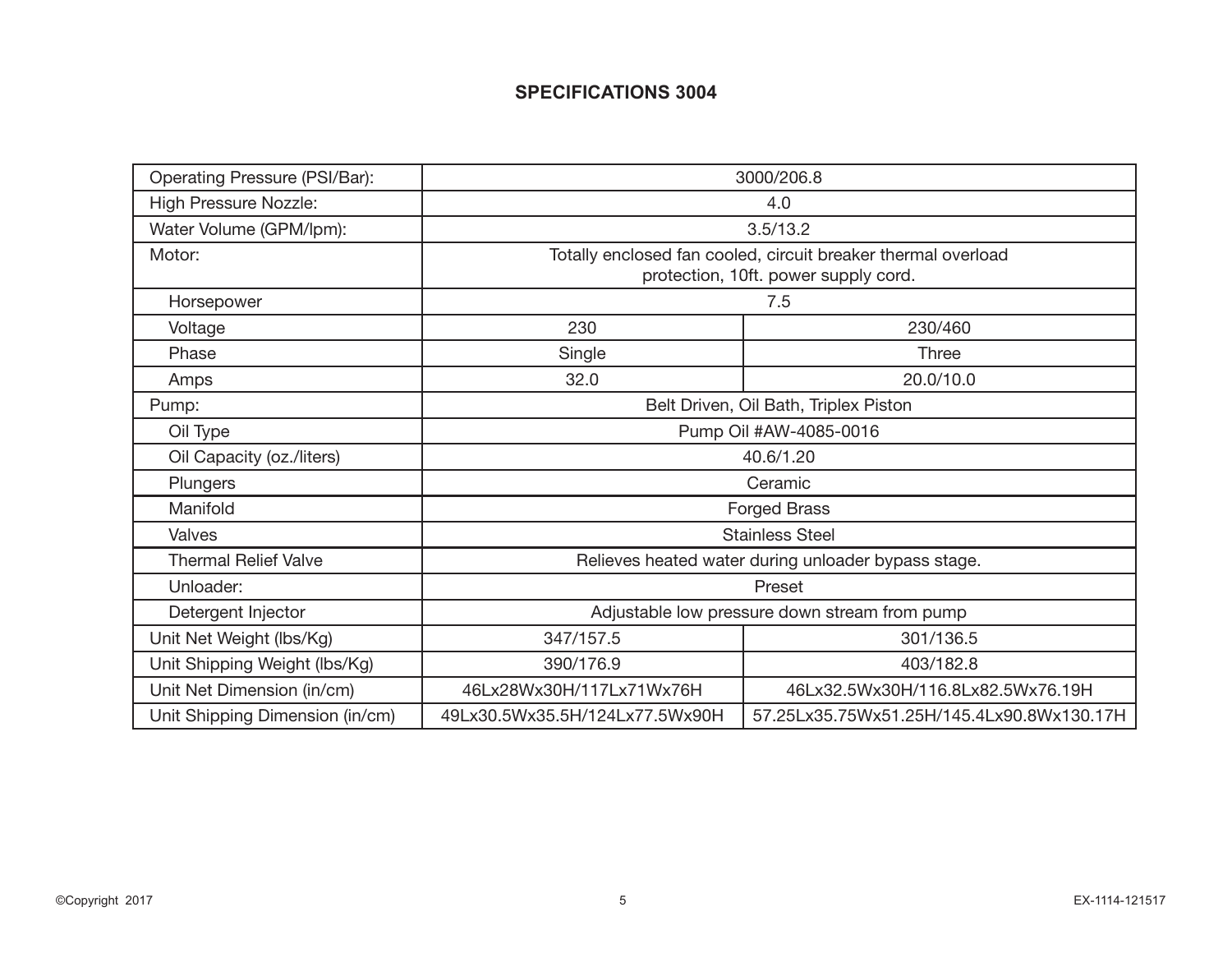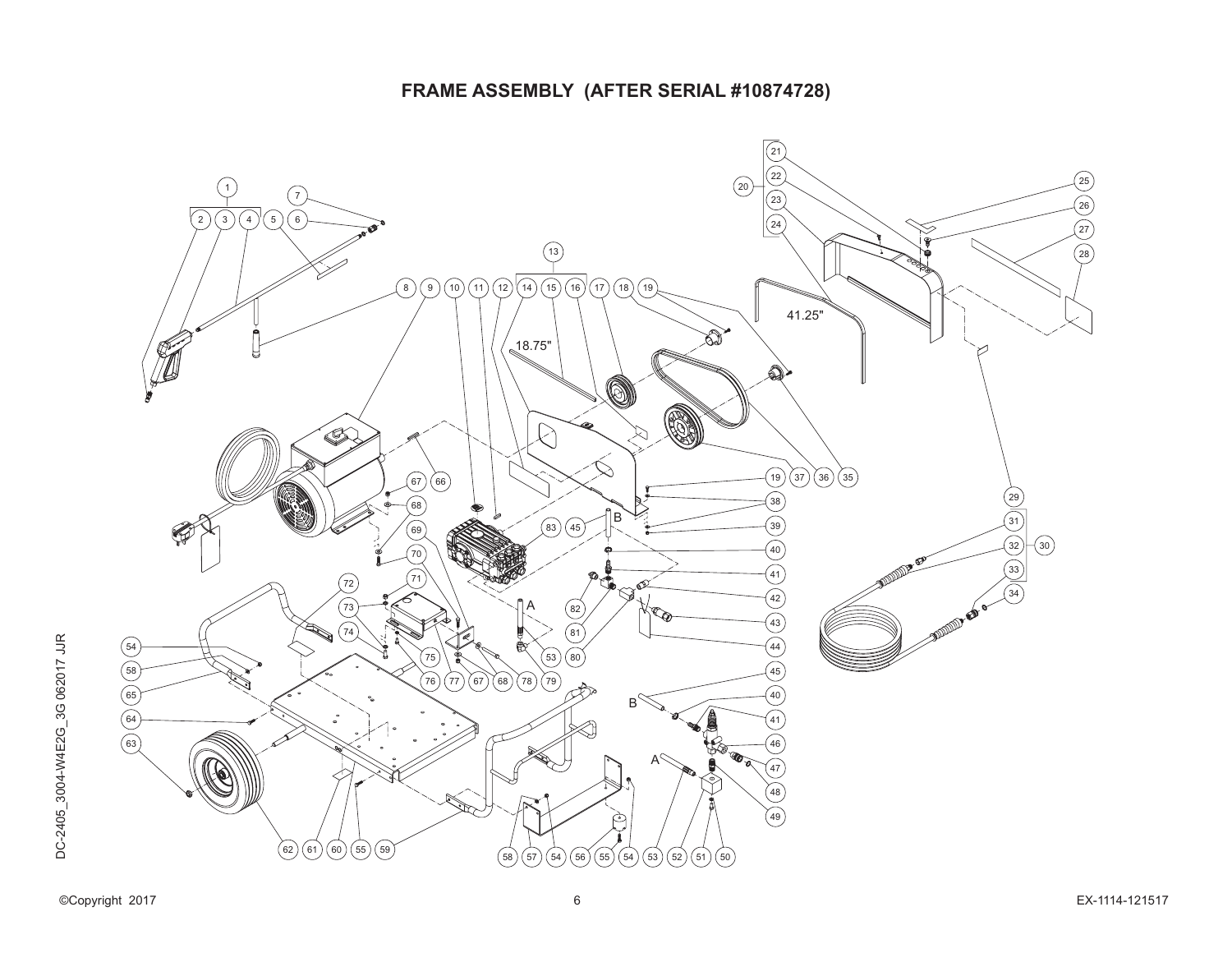| DC-2405 3004-WE2G 3G 062017 JJR |                                          |            |                |  |               |                              |            |                |
|---------------------------------|------------------------------------------|------------|----------------|--|---------------|------------------------------|------------|----------------|
| <b>FRAME ASSEMBLY</b>           |                                          |            |                |  |               |                              |            |                |
| <b>ITEM</b>                     | <b>DESCRIPTION</b>                       | PART#      | <b>QTY</b>     |  | <b>ITEM</b>   | <b>DESCRIPTION</b>           | PART#      | QTY            |
| $\mathbf{1}$                    | <b>GUN/WAND ASSEMBLY</b>                 | 851-0095   | $\mathbf{1}$   |  | 38            | <b>WASHER</b>                | 28-0002    | 8              |
| $\overline{c}$                  | QUICK CONNECT                            | 17-0005    | $\mathbf{1}$   |  | 39            | <b>LOCKNUT</b>               | 30-0155    | $\overline{4}$ |
| 3                               | <b>GUN</b>                               | 16-0001    | $\mathbf{1}$   |  | 40            | <b>HOSE CLAMP</b>            | 42-0011    | $\overline{2}$ |
| $\overline{4}$                  | WAND (INCLUDES GRIP & QUICK CONNECT)     | 16-0418    | $\mathbf{1}$   |  | 41            | <b>BARB</b>                  | 23-0045    | $\overline{2}$ |
| 5                               | DECAL - RISK OF INJECTION (SEE 71-1044)  | N/A        | $\mathbf{1}$   |  | 42            | <b>NIPPLE</b>                | 23-0012    | $\mathbf{1}$   |
| 6                               | QUICK CONNECT                            | 17-0001    | $\mathbf{1}$   |  | 43            | <b>FILTER</b>                | 19-0206    | $\mathbf{1}$   |
| $\overline{7}$                  | O-RING                                   | 25-0122    | $\mathbf{1}$   |  | 44            | TAG - WATER SUPPLY INLET (E) | 34-0097    | $\mathbf{1}$   |
| 8                               | GRIP-RUBBER FOR WAND                     | 7-0002     | $\mathbf{1}$   |  | 45            | HOSE *(TWO FEET REQUIRED)    | 15-0022    | $\mathbf{1}$   |
| 9                               | 2-0013 MOTOR ASSEMBLY (W4E2G)            | 851-0398   | $\mathbf{1}$   |  | 46            | <b>UNLOADER</b>              | 8-0032     | $\mathbf{1}$   |
| $\sim$                          | 2-0093 MOTOR ASSEMBLY (W4E3G)            | 851-0399   | $\mathbf{1}$   |  | 47            | QUICK CONNECT SOCKET         | 17-0029    | $\mathbf{1}$   |
| 10                              | <b>DECAL - PUMP</b>                      | N/A        | $\mathbf{1}$   |  | 48            | O-RING                       | 25-0123    | $\mathbf{1}$   |
| 11                              | <b>KEY - WITH PUMP</b>                   | 43-0028    | $\mathbf{1}$   |  | 49            | <b>NIPPLE</b>                | 24-0031    | $\mathbf{1}$   |
| 12                              | DECAL-WARNING/CAUTION/OPERATION          | N/A        | $\mathbf{1}$   |  | 50            | <b>LOCKWASHER</b>            | 29-0008    | $\overline{c}$ |
| 13                              | BELTGUARD BACK ASSY - ELECTRIC           | 851-0335   | $\mathbf{1}$   |  | 51            | <b>BOLT</b>                  | 27-0116    | $\overline{2}$ |
| 14                              | <b>BELT GUARD BACK</b>                   | 6-0089A01  | $\mathbf{1}$   |  | 52            | MANIFOLD BLOCK               | 51-0012    | $\mathbf{1}$   |
| 15                              | EDGING *(TWO FEET REQUIRED)              | 33-0020    | $\mathbf{1}$   |  | 53            | HIGH PRESSURE HOSE           | 15-0024    | $\mathbf{1}$   |
| 16                              | DECAL - BELTGUARD IN PLACE (SEE 71-1044) | N/A        | $\overline{1}$ |  | 54            | <b>LOCKNUT</b>               | 30-0157    | 10             |
| 17                              | <b>SHEAVE (2405)</b>                     | 10-0041    | $\mathbf{1}$   |  | 55            | <b>BOLT</b>                  | 27-0068    | 6              |
| $\sim$                          | <b>SHEAVE (3004)</b>                     | 10-0025    | $\mathbf{1}$   |  | 56            | <b>ISOLATOR</b>              | 14-0008    | $\overline{2}$ |
| 18                              | <b>BUSHING</b>                           | $9 - 0008$ | $\mathbf{1}$   |  | 57            | <b>BRACKET</b>               | 13-0015A01 | $\mathbf{1}$   |
| 19                              | <b>BOLT</b>                              | 27-0015    | 6              |  | 58            | <b>WASHER</b>                | 28-0003    | 8              |
| 20                              | BELTGUARD COVER ASSEMBLY                 | 850-0242   | $\overline{1}$ |  | 59            | <b>FRONT HANDLE</b>          | 7-0102A01  | $\mathbf{1}$   |
| 21                              | <b>GROMMET</b>                           | 33-0001    | 5              |  | 60            | <b>BASEPLATE</b>             | 5-0333A01  | $\mathbf{1}$   |
| 22                              | <b>FASTENER</b>                          | 33-0197    | $\mathbf{1}$   |  | 61            | <b>DECAL</b>                 | N/A        | $\mathbf{1}$   |
| 23                              | <b>BELTGUARD COVER</b>                   | N/A        | $\mathbf{1}$   |  | 62            | WHEEL                        | 14-0127    | $\overline{4}$ |
| 24                              | EDGING *(FOUR FEET REQUIRED)             | 33-0020    | $\mathbf{1}$   |  | 63            | <b>LOCKNUT</b>               | 30-0117    | $\overline{c}$ |
| 25                              | <b>DECAL - NOZZLE</b>                    | N/A        | $\mathbf{1}$   |  | 64            | <b>BOLT</b>                  | 27-0067    | $\overline{4}$ |
| 26                              | NOZZLE                                   | 18-0414    | $\mathbf{1}$   |  | 65            | <b>REAR HANDLE</b>           | 7-0105A01  | $\mathbf{1}$   |
| $\sim$                          | <b>NOZZLE</b>                            | 18-0415    | $\mathbf{1}$   |  | 66            | <b>KEY</b>                   | 43-0078    | $\mathbf{1}$   |
| $\sim$                          | <b>NOZZLE</b>                            | 18-0416    | $\mathbf{1}$   |  | 67            | LOCKNUT                      | 30-0159    | 6              |
| $\sim$                          | NOZZLE                                   | 18-0417    | $\mathbf{1}$   |  | 68            | <b>WASHER</b>                | 28-0023    | 11             |
| $\sim$                          | <b>NOZZLE</b>                            | 18-0397    | $\mathbf{1}$   |  | 69            | <b>BRACKET</b>               | 13-0003A01 | $\mathbf{1}$   |
| $\sim$                          | NOZZLE                                   | 18-0399    | $\mathbf{1}$   |  | 70            | <b>BOLT</b>                  | 27-0118    | 6              |
| $\sim$                          | <b>NOZZLE</b>                            | 18-0400    | $\mathbf{1}$   |  | 71            | <b>LOCKNUT</b>               | 30-0161    | $\overline{4}$ |
|                                 | <b>NOZZLE</b>                            | 18-0401    | $\mathbf{1}$   |  | 72            | <b>DECAL- SILVER STICKER</b> | N/A        | $\mathbf{1}$   |
| 27                              | <b>DECAL</b>                             | N/A        | $\mathbf{1}$   |  | 73            | <b>WASHER</b>                | 28-0030    | 8              |
| 28                              | DECAL - LOGO                             | N/A        | $\mathbf{1}$   |  | 74            | <b>BOLT</b>                  | 27-0166    | $\overline{4}$ |
| 29                              | DECAL - MADE IN USA                      | 34-3553    | $\mathbf{1}$   |  | 75            | <b>LOCKWASHER</b>            | 29-0054    | $\overline{4}$ |
| 30                              | <b>HOSE ASSEMBLY</b>                     | 851-0338   | $\mathbf{1}$   |  | 76            | <b>BOLT</b>                  | 27-8042    | $\overline{4}$ |
| 31                              | QUICK CONNECT                            | 17-0006    | $\mathbf{1}$   |  | 77            | <b>PUMP BRACKET</b>          | 5-0101A01  | $\mathbf{1}$   |
| 32                              | <b>HOSE</b>                              | 15-0209    | $\mathbf{1}$   |  | 78            | <b>BOLT</b>                  | 27-0576    | $\mathbf{1}$   |
| 33                              | QC SOCKET                                | 17-0004    | $\mathbf{1}$   |  | 79            | <b>ELBOW</b>                 | 24-0105    | $\mathbf{1}$   |
| 34                              | O-RING                                   | 25-0123    | $\mathbf{1}$   |  | 80            | TEE                          | 23-0043    | $\mathbf{1}$   |
| 35                              | <b>BUSHING</b>                           | 9-0017     | $\mathbf{1}$   |  | 81            | <b>TEE</b>                   | 23-0124    | $\mathbf{1}$   |
| 36                              | <b>BELT (2405)</b>                       | 11-0036    | $\overline{2}$ |  | 82            | <b>RELIEF VALVE</b>          | 22-0005    | $\mathbf{1}$   |
| $\sim$                          | <b>BELT (3004)</b>                       | 11-0017    | $\overline{c}$ |  | 83            | <b>PUMP</b>                  | 3-0202     | $\mathbf{1}$   |
| 37                              | <b>SHEAVE</b>                            | 10-0035    | $\mathbf{1}$   |  | $\mathcal{L}$ | <b>DECAL SET</b>             | 71-1044    | $\mathbf{1}$   |
|                                 |                                          |            |                |  |               |                              |            |                |
|                                 | *MUST ORDER IN ONE FOOT LENGTHS          |            |                |  |               |                              |            |                |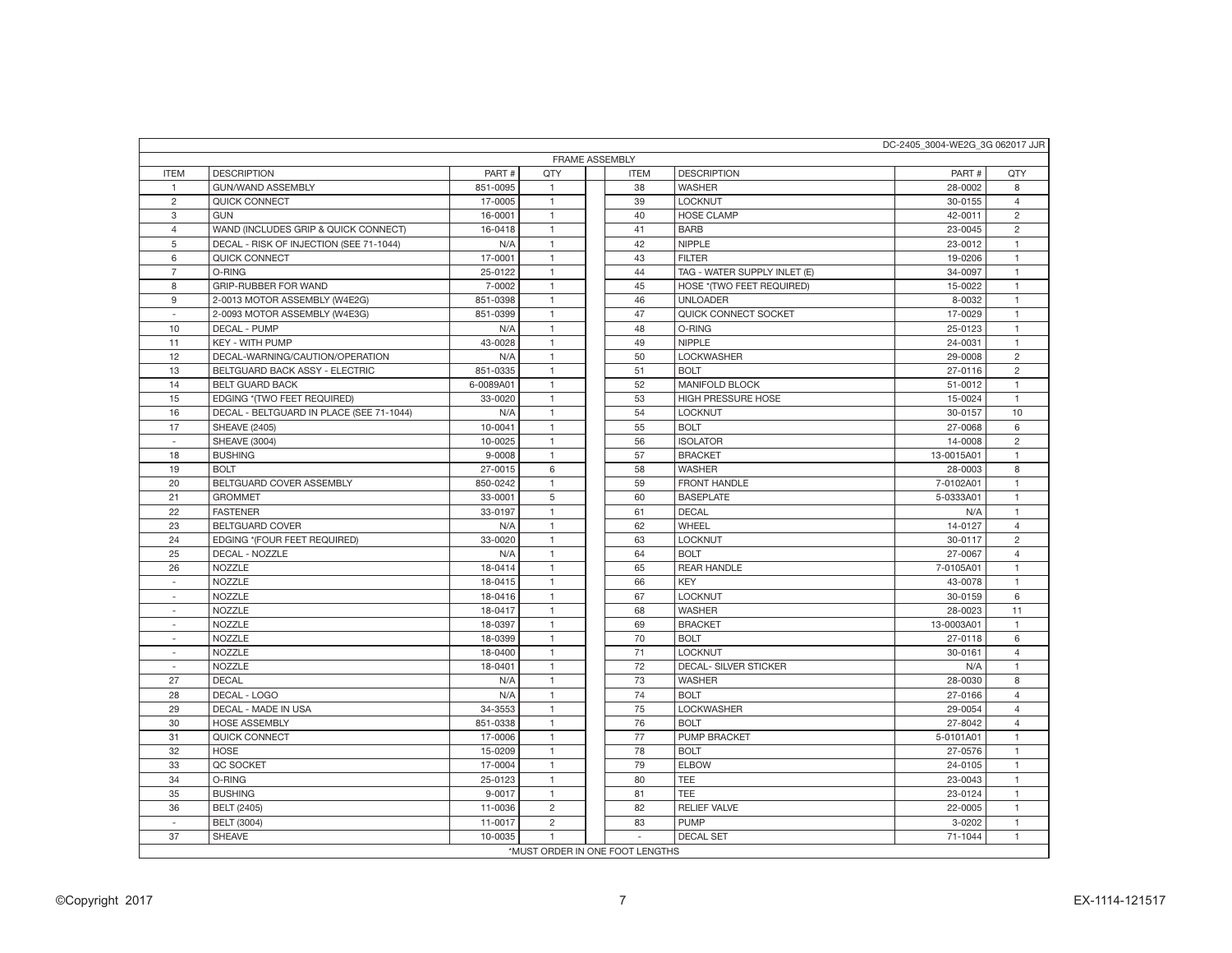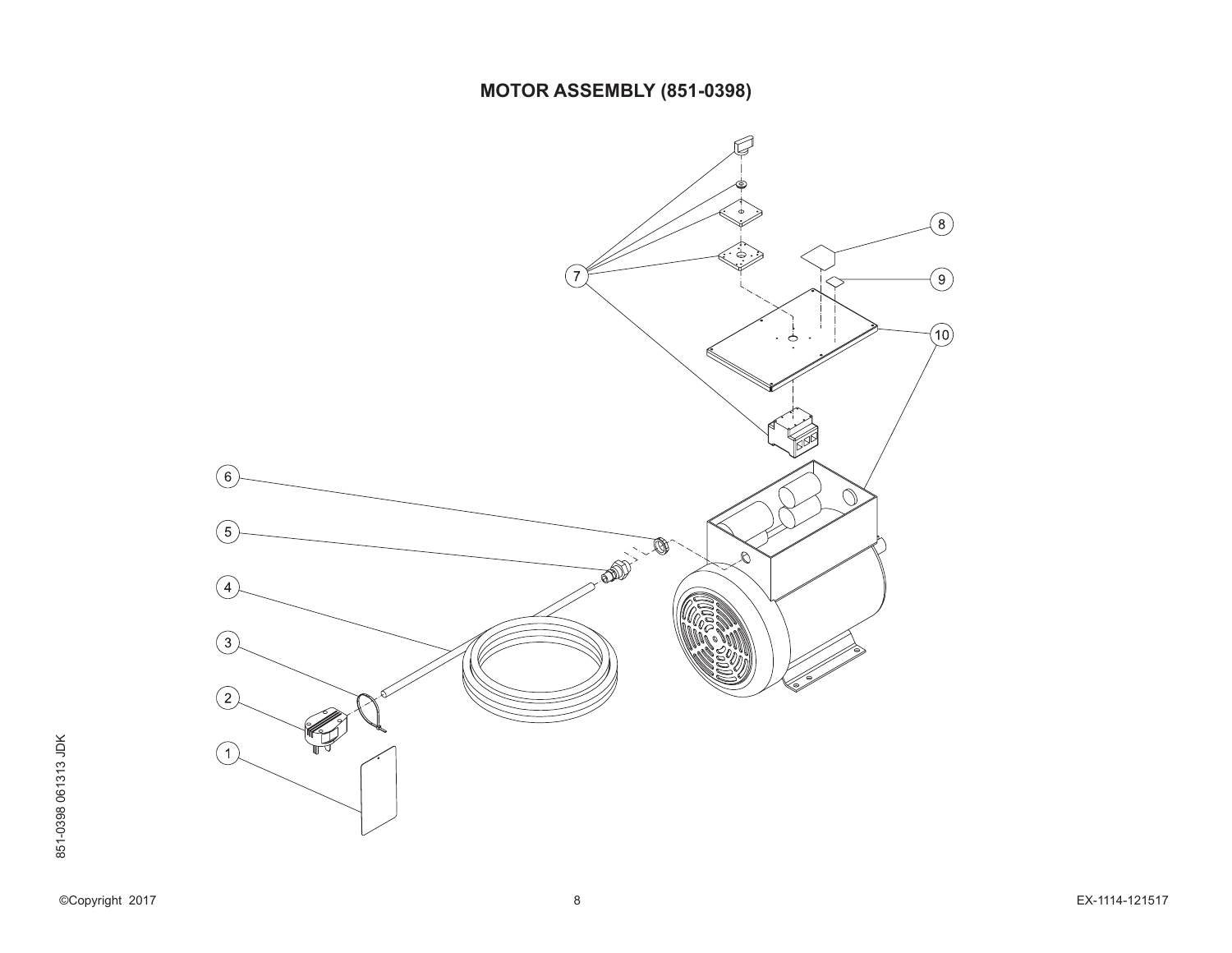|                | 851-0398 061313 JDK                 |         |     |  |  |  |
|----------------|-------------------------------------|---------|-----|--|--|--|
|                | <b>MOTOR ASSEMBLY</b>               |         |     |  |  |  |
| <b>ITEM</b>    | <b>DESCRIPTION</b>                  | PART#   | QTY |  |  |  |
| 1              | TAG - WARNING RISK OF ELECTROCUTION | N/A     |     |  |  |  |
| $\mathfrak{p}$ | <b>PLUG</b>                         | 32-0012 |     |  |  |  |
|                | PLUG - (CX-0003)                    | 32-0117 |     |  |  |  |
| 3              | <b>CABLE TIE</b>                    | 33-0022 |     |  |  |  |
| 4              | CORD *(TEN FEET REQUIRED)           | 32-0021 |     |  |  |  |
|                | CORD (CX-0003) *(TEN FEET REQUIRED) | 32-0025 |     |  |  |  |
| 5              | <b>BUSHING - CORD</b>               | 32-0040 |     |  |  |  |
| 6              | ELECTRICAL LOCKNUT                  | 32-0292 |     |  |  |  |
| 7              | <b>SWITCH</b>                       | 32-0301 |     |  |  |  |
| 8              | DECAL - DO NOT SPRAY                | N/A     |     |  |  |  |
| 9              | DECAL - WARNING REMOVAL OF COVER    | N/A     |     |  |  |  |
| 10             | <b>MOTOR</b>                        | N/A     |     |  |  |  |
|                | STARTER (CX-0003)                   | 32-1045 |     |  |  |  |
|                | <b>WIRE SPLICE</b>                  | 32-0359 |     |  |  |  |
|                | <b>TERMINAL</b>                     | 32-0034 |     |  |  |  |
|                | *MUST ORDER IN ONE FOOT LENGTHS     |         |     |  |  |  |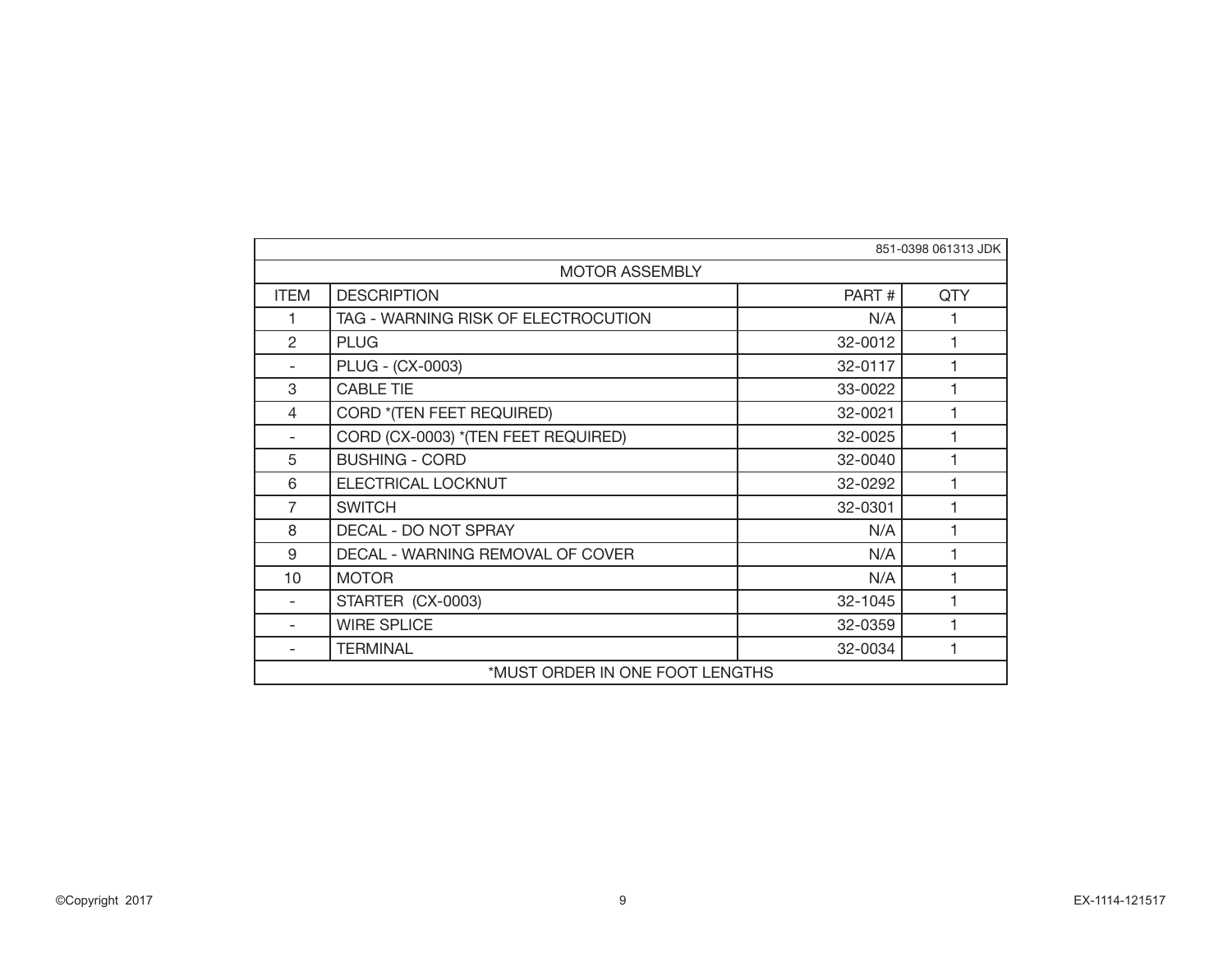# **MOTOR ASSEMBLY (851-0399)**

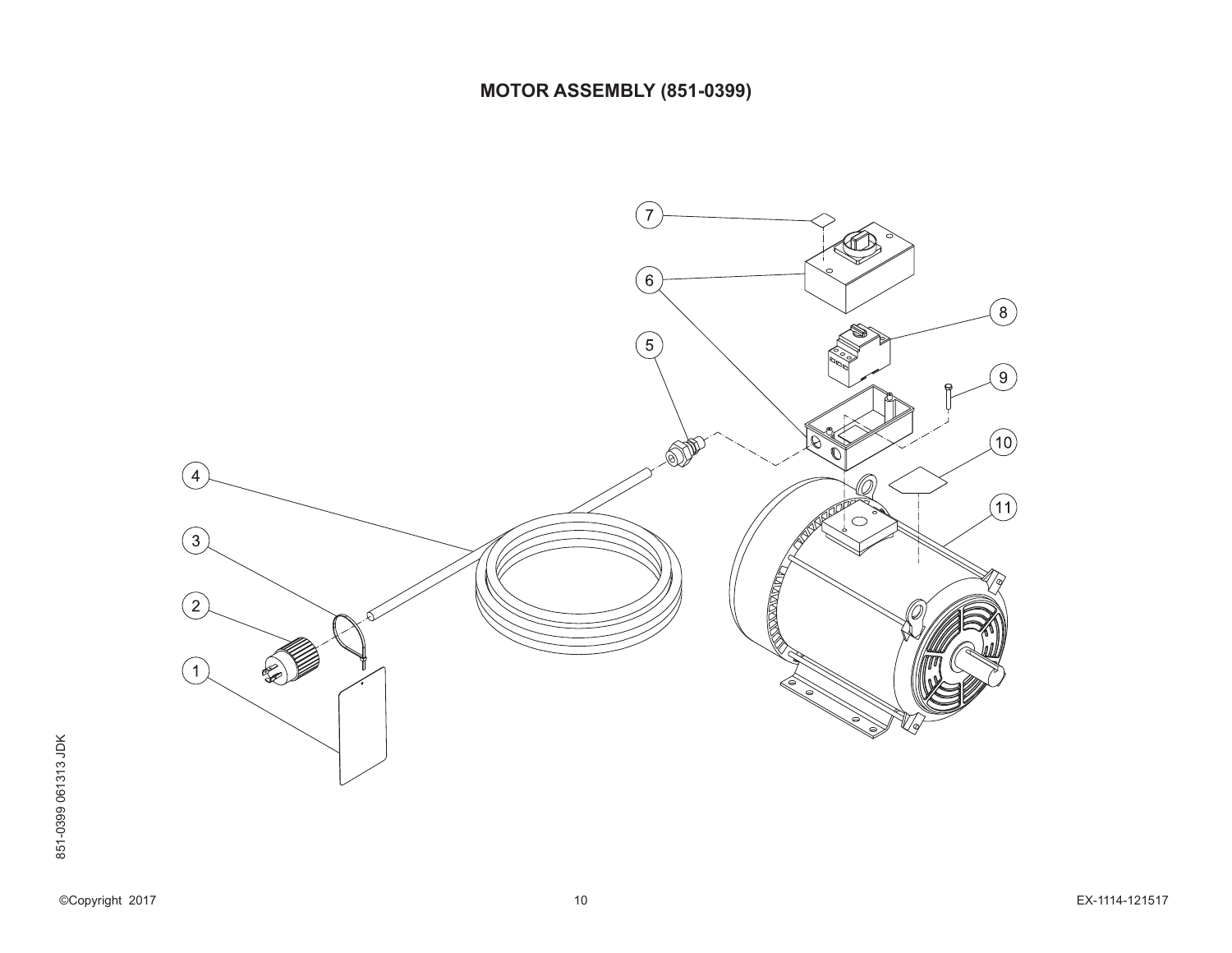| 851-0399 061313 JDK |                                     |         |            |  |  |
|---------------------|-------------------------------------|---------|------------|--|--|
|                     | <b>MOTOR ASSEMBLY</b>               |         |            |  |  |
| <b>ITEM</b>         | <b>DESCRIPTION</b>                  | PART#   | <b>QTY</b> |  |  |
|                     | TAG - WARNING RISK OF ELECTROCUTION | N/A     |            |  |  |
| $\overline{2}$      | <b>PLUG</b>                         | 32-0037 |            |  |  |
|                     | PLUG (CX-0003)                      | 32-0117 |            |  |  |
| 3                   | <b>CABLE TIE</b>                    | 33-0022 |            |  |  |
| 4                   | CORD *(TEN FEET REQUIRED)           | 32-0023 |            |  |  |
|                     | CORD *(TEN FEET REQUIRED) (CX-0003) | 32-0025 |            |  |  |
| 5                   | <b>STRAIN RELIEF</b>                | 32-0013 |            |  |  |
| 6                   | <b>STARTER BOX</b>                  | N/A     |            |  |  |
|                     | STARTER (CX-0003)                   | 32-1045 |            |  |  |
| 7                   | DECAL - WARNING REMOVAL OF COVER    | N/A     |            |  |  |
| 8                   | <b>STARTER</b>                      | 32-1046 |            |  |  |
| 9                   | <b>BOLT</b>                         | 27-0018 | 2          |  |  |
| 10                  | DECAL - DO NOT SPRAY                | N/A     |            |  |  |
| 11                  | <b>MOTOR</b>                        | 2-0093  |            |  |  |
|                     | <b>WIRE SPLICE</b>                  | 32-0359 |            |  |  |
|                     | *MUST ORDER IN ONE FOOT LENGTHS     |         |            |  |  |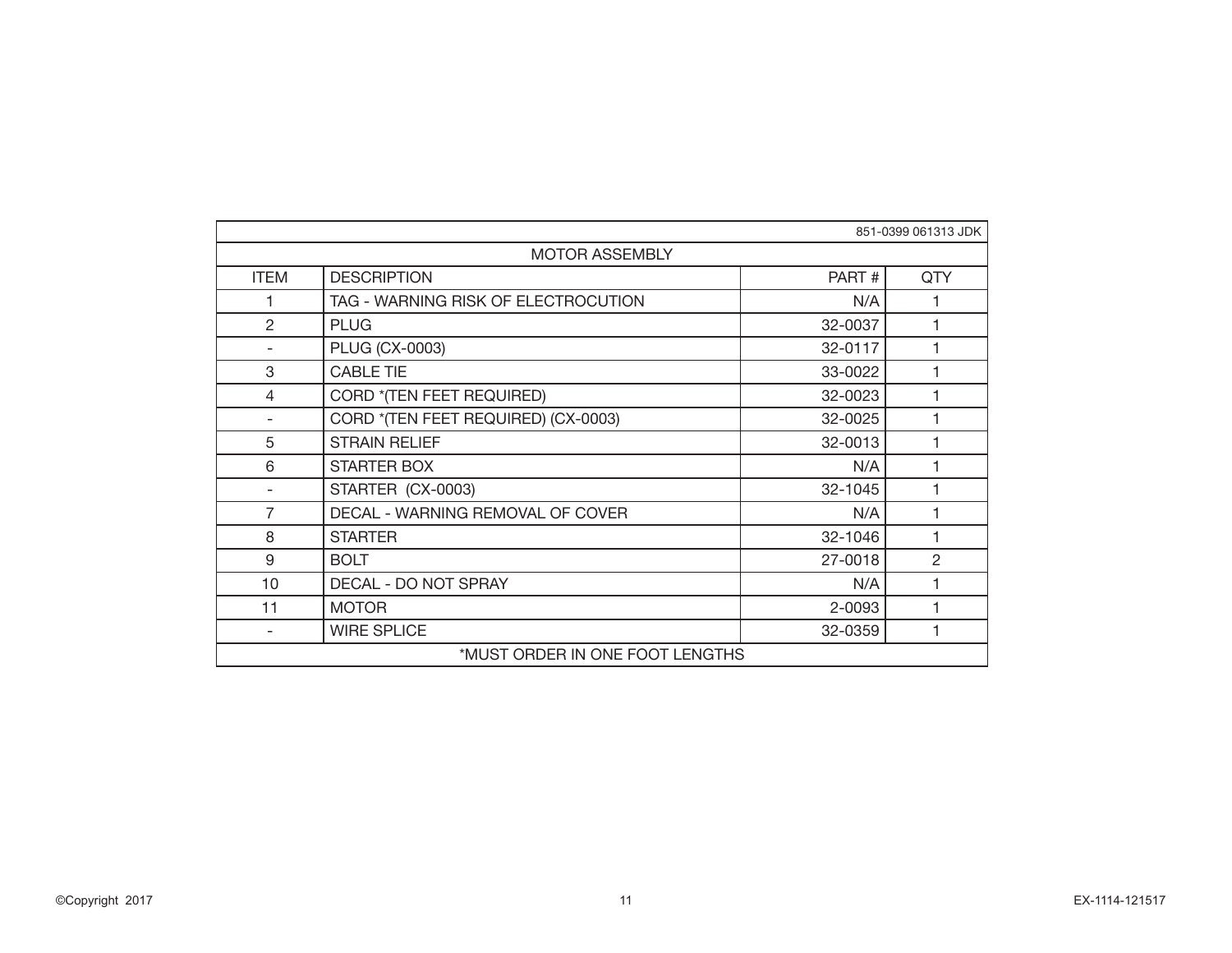#### **PUMP ASSEMBLY (3-0202) (AFTER SERIAL #10375000)**

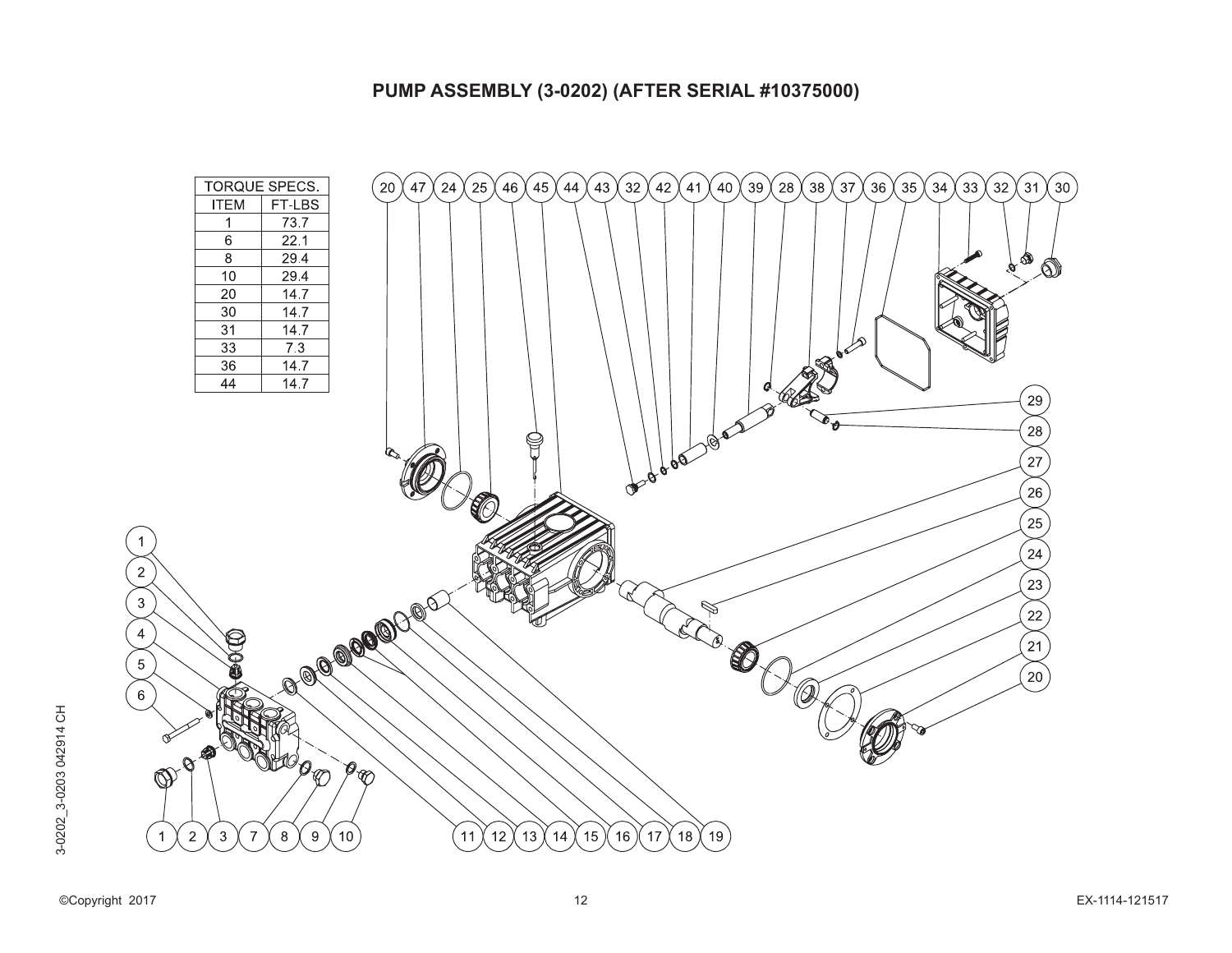|                | 3-0202 3-0203-042914 CH                                    |         |                       |  |             |                             |         |                |
|----------------|------------------------------------------------------------|---------|-----------------------|--|-------------|-----------------------------|---------|----------------|
|                | <b>PUMP ASSEMBLY</b>                                       |         |                       |  |             |                             |         |                |
| <b>ITEM</b>    | <b>DESCRIPTION</b>                                         | PART#   | QTY                   |  | <b>ITEM</b> | <b>DESCRIPTION</b>          | PART#   | <b>OTY</b>     |
| $\overline{1}$ | <b>VALVE CAP</b>                                           | 46-0889 | 6                     |  | 25          | <b>BEARING</b>              | 48-0012 | 2              |
| $\overline{2}$ | O-RING                                                     | 25-0012 | 6                     |  | 26          | <b>KEY</b>                  | 43-0048 | $\overline{1}$ |
| 3              | VALVE<br>(SEE KIT 70-0009)                                 | 22-0056 | 6                     |  | 27          | <b>CRANKSHAFT</b>           | 46-0050 | $\overline{1}$ |
| $\overline{4}$ | <b>MANIFOLD</b>                                            | 46-0890 |                       |  | 28          | <b>RETAINING RING</b>       | 46-0103 | 6              |
| 5              | <b>WASHER</b>                                              | 28-1039 | 8                     |  | 29          | <b>CONNECTING ROD PIN</b>   | 43-0032 | 3              |
| 6              | <b>BOLT</b>                                                | 27-8185 | 8                     |  | 30          | OIL LEVEL INDICATOR         | 46-0114 |                |
| $\overline{7}$ | <b>WASHER</b>                                              | 28-1038 | $\overline{2}$        |  | 31          | <b>PLUG</b>                 | 39-0017 | $\overline{1}$ |
| 8              | <b>PLUG</b>                                                | 39-0019 | $\overline{2}$        |  | 32          | O-RING                      | 25-0014 | $\overline{4}$ |
| 9              | <b>WASHER</b>                                              | 28-1002 | 2                     |  | 33          | <b>BOLT</b>                 | 27-8404 | 5              |
| 10             | <b>PLUG</b>                                                | 39-0018 | $\mathbf{2}^{\prime}$ |  | 34          | <b>CRANKCASE OPEN COVER</b> | 46-0295 |                |
| 11             | <b>HEAD RING</b><br>(SEE KIT 70-0030 AND 852-0122)         | 70-0030 | 3                     |  | 35          | O-RING                      | 25-0339 |                |
| 12             | <b>V-PACKING SUPPORT</b><br>(SEE KIT 70-0147 AND 852-0122) | 26-0098 | 3                     |  | 36          | <b>BOLT</b>                 | 27-8435 | 6              |
| 13             | O-RING<br>(SEE KIT 70-0147 AND 70-0148 AND 852-0122)       | 25-0207 | 3                     |  | 37          | <b>LOCKWASHER</b>           | 29-0154 | 6              |
| 14             | HIGH PRESSURE INTERMEDIATE SEAL RETAINER (SEE KIT 70-0148) | 46-0659 | 3                     |  | 38          | <b>CONNECTING ROD</b>       | 46-0051 | 3              |
| 15             | PRESSURE SEAL<br>(SEE KIT 70-0147 AND 852-0122)            | 26-0197 | 3                     |  | 39          | PISTON ROD                  | 46-0056 | 3              |
| 16             | LOW PRESSURE SEAL RETAINER                                 | 46-0057 | 3                     |  | 40          | <b>SLINGER WASHER</b>       | 46-0146 | 3              |
| 17             | O-RING<br>(SEE KIT 852-0122)                               | 25-0015 | 3                     |  | 41          | <b>PLUNGER</b>              | 46-0052 | 3              |
| 18             | <b>OIL SEAL</b>                                            | 26-0047 | 3                     |  | 42          | <b>BACK-UP RING</b>         | 46-0109 | 3              |
| 19             | <b>BUSHING</b>                                             | 9-0029  | 3                     |  | 43          | <b>WASHER</b>               | 28-0400 | 3              |
| 20             | <b>BOLT</b>                                                | 27-8431 | 8                     |  | 44          | NUT / PISTON                | 46-0069 | 3              |
| 21             | <b>CRANKCASE COVER</b>                                     | 46-0296 |                       |  | 45          | <b>CRANKCASE</b>            | 46-0047 |                |
| 22             | <b>SHIM</b>                                                | 46-0113 |                       |  | 46          | OIL DIP STICK               | 46-0144 | $\overline{1}$ |
| 23             | <b>OIL SEAL</b>                                            | 26-0049 | $\overline{1}$        |  | 47          | <b>CRANKCASE COVER</b>      | 46-0336 | $\overline{1}$ |
| 24             | O-RING                                                     | 25-0013 | $\overline{2}$        |  |             |                             |         |                |

|          | REPLACEMENT KITS      |               |                 |                |  |  |  |
|----------|-----------------------|---------------|-----------------|----------------|--|--|--|
| KIT#     | <b>DESCRIPTION</b>    | <b>ITEMS</b>  | # OF ASSEMBLIES | # OF CYLINDERS |  |  |  |
| 70-0009  | <b>VALVES</b>         |               |                 |                |  |  |  |
| 70-0030  | <b>HEAD RING</b>      |               |                 |                |  |  |  |
| 70-0147  | <b>V-PACKING</b>      | 12.13.15      |                 |                |  |  |  |
| 70-0148  | INTERMEDIATE RETAINER | 13.14         |                 |                |  |  |  |
| 852-0122 | V-PACKING ASSY        | 11-13, 15, 17 |                 |                |  |  |  |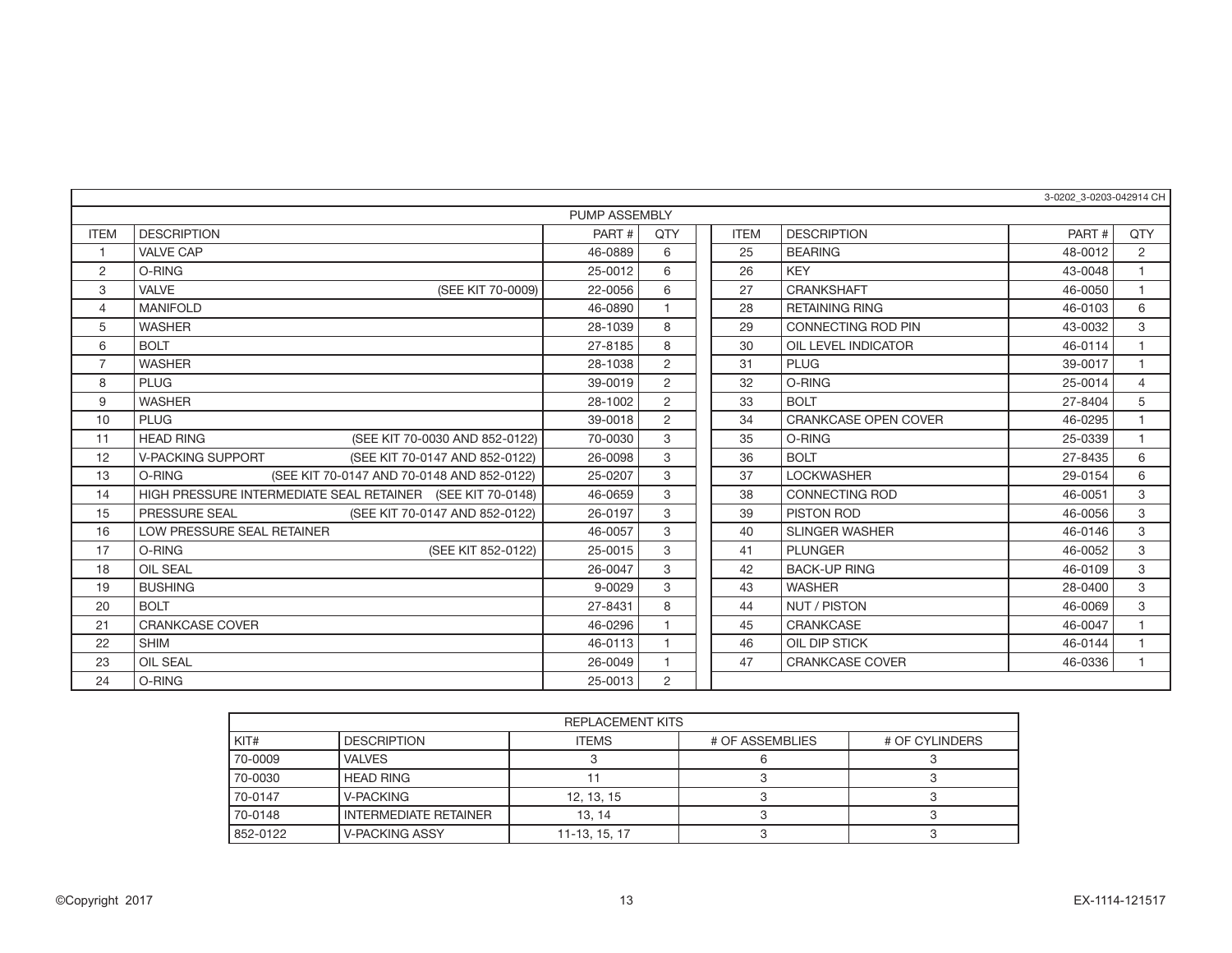# **UNLOADER ASSEMBLY (8-0032)**

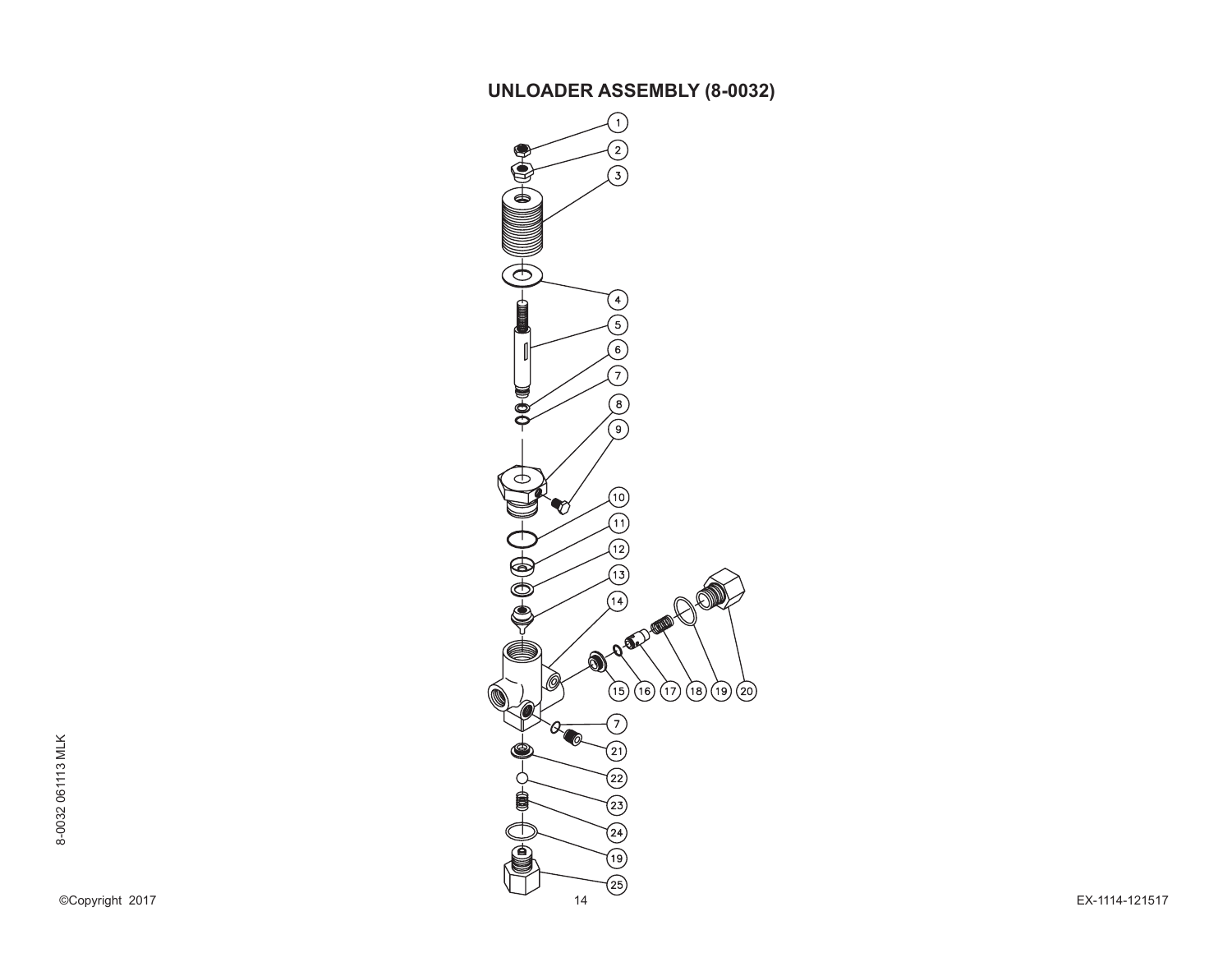|                | 8-0032 061113 MLK                        |         |                |  |  |  |  |
|----------------|------------------------------------------|---------|----------------|--|--|--|--|
|                | UNLOADER ASSEMBLY (8-0032)               |         |                |  |  |  |  |
| REF.#          | <b>DESCRIPTION</b>                       | PART#   | QTY.           |  |  |  |  |
| 1              | <b>LOCKNUT</b>                           | 30-3058 | 1              |  |  |  |  |
| $\overline{2}$ | ADJUSTING NUT                            | 8-0089  | 1              |  |  |  |  |
| 3              | SPRING WASHERS - ORANGE                  | 8-0009  | 15             |  |  |  |  |
| 4              | <b>WASHER</b>                            | 28-0250 | 1              |  |  |  |  |
| 5              | <b>VALVE STEM</b>                        | 8-0037  | 1              |  |  |  |  |
| 6              | <b>BACKUP RING</b><br>(SEE KIT 70-0044)  | 8-0038  | 1              |  |  |  |  |
| $\overline{7}$ | O-RING<br>(SEE KIT 70-0044)              | 25-0009 | 5              |  |  |  |  |
| 8              | <b>VALVE CAP</b>                         | 8-0036  | 1              |  |  |  |  |
| 9              | <b>SET SCREW</b>                         | 8-0084  | $\mathbf{1}$   |  |  |  |  |
| 10             | (SEE KIT 70-0044)<br>O-RING              | 25-0008 | $\mathbf{1}$   |  |  |  |  |
| 11             | (SEE KIT 70-0044)<br><b>CUP</b>          | 8-0034  | 1              |  |  |  |  |
| 12             | (SEE KIT 70-0044)<br><b>BACK-UP RING</b> | 8-0040  | $\mathbf{1}$   |  |  |  |  |
| 13             | <b>PISTON</b>                            | 8-0039  | $\mathbf{1}$   |  |  |  |  |
| 14             | <b>VALVE BODY</b>                        | 8-0164  | 1              |  |  |  |  |
| 15             | <b>OUTLET SEAT</b>                       | 8-0006  | 1              |  |  |  |  |
| 16             | O-RING<br>(SEE KIT 70-0044)              | 25-0011 | $\mathbf{1}$   |  |  |  |  |
| 17             | <b>OUTLET VALVE</b>                      | 8-0004  | 1              |  |  |  |  |
| 18             | <b>SPRING</b>                            | 49-0016 | 1              |  |  |  |  |
| 19             | O-RING<br>(SEE KIT 70-0044)              | 25-0010 | $\overline{2}$ |  |  |  |  |
| 20             | <b>OUTLET RETAINER</b>                   | 8-0003  | 1              |  |  |  |  |
| 21             | <b>BRASS PLUG</b>                        | 8-0011  | 4              |  |  |  |  |
| 22             | <b>VALVE SEAT</b>                        | 8-0005  | 1              |  |  |  |  |
| 23             | <b>BALL</b>                              | 8-0041  | $\mathbf{1}$   |  |  |  |  |
| 24             | <b>SPRING</b>                            | 49-0015 | $\mathbf{1}$   |  |  |  |  |
| 25             | <b>INLET RETAINER</b>                    | 8-0165  | 1              |  |  |  |  |

| <b>REPLACEMENT KITS</b>                                                 |  |  |  |  |  |  |
|-------------------------------------------------------------------------|--|--|--|--|--|--|
| KIT#<br><b>DESCRIPTION</b><br><b>ITEMS</b><br>OTY                       |  |  |  |  |  |  |
| UNLOADER KIT<br>l 70-0044<br>6, 7, 10-12, 16, 19<br>2, 5, 1, 1, 1, 1, 2 |  |  |  |  |  |  |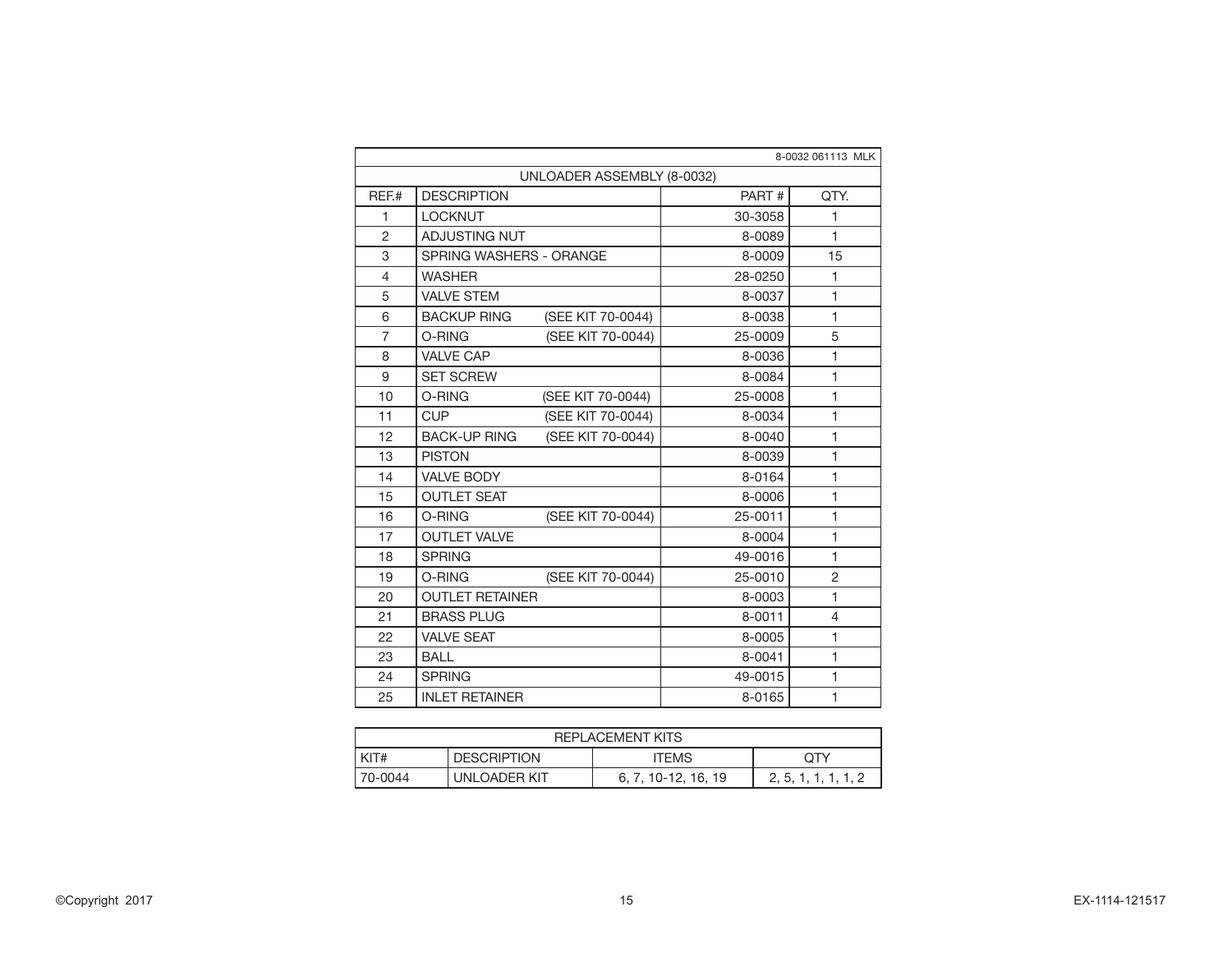# **WIRING SCHEMATIC FOR 2405/3004 (230 VOLT/SINGLE PHASE)**

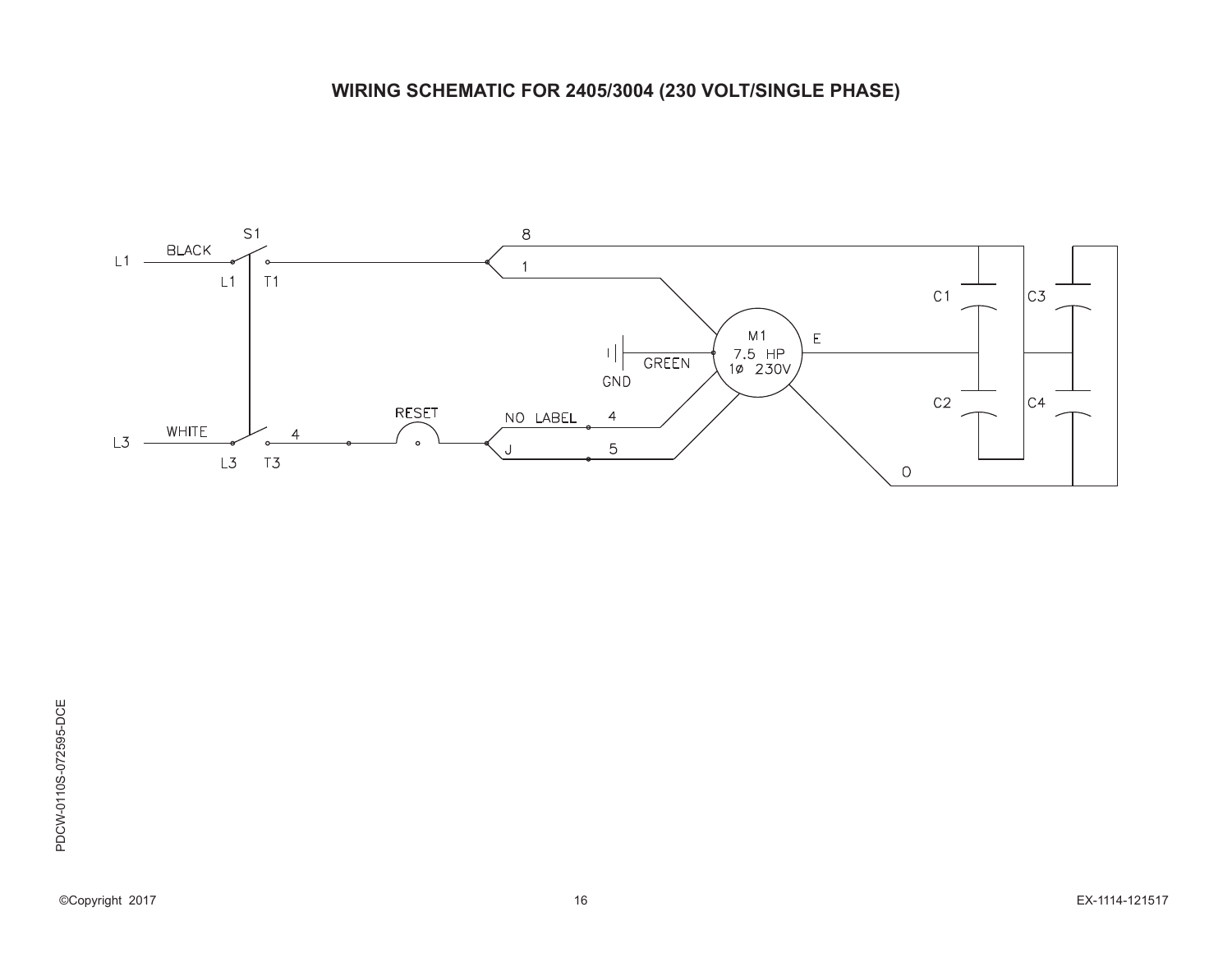# **WIRING DIAGRAM FOR 2405/3004 (230 VOLT/SINGLE PHASE)**

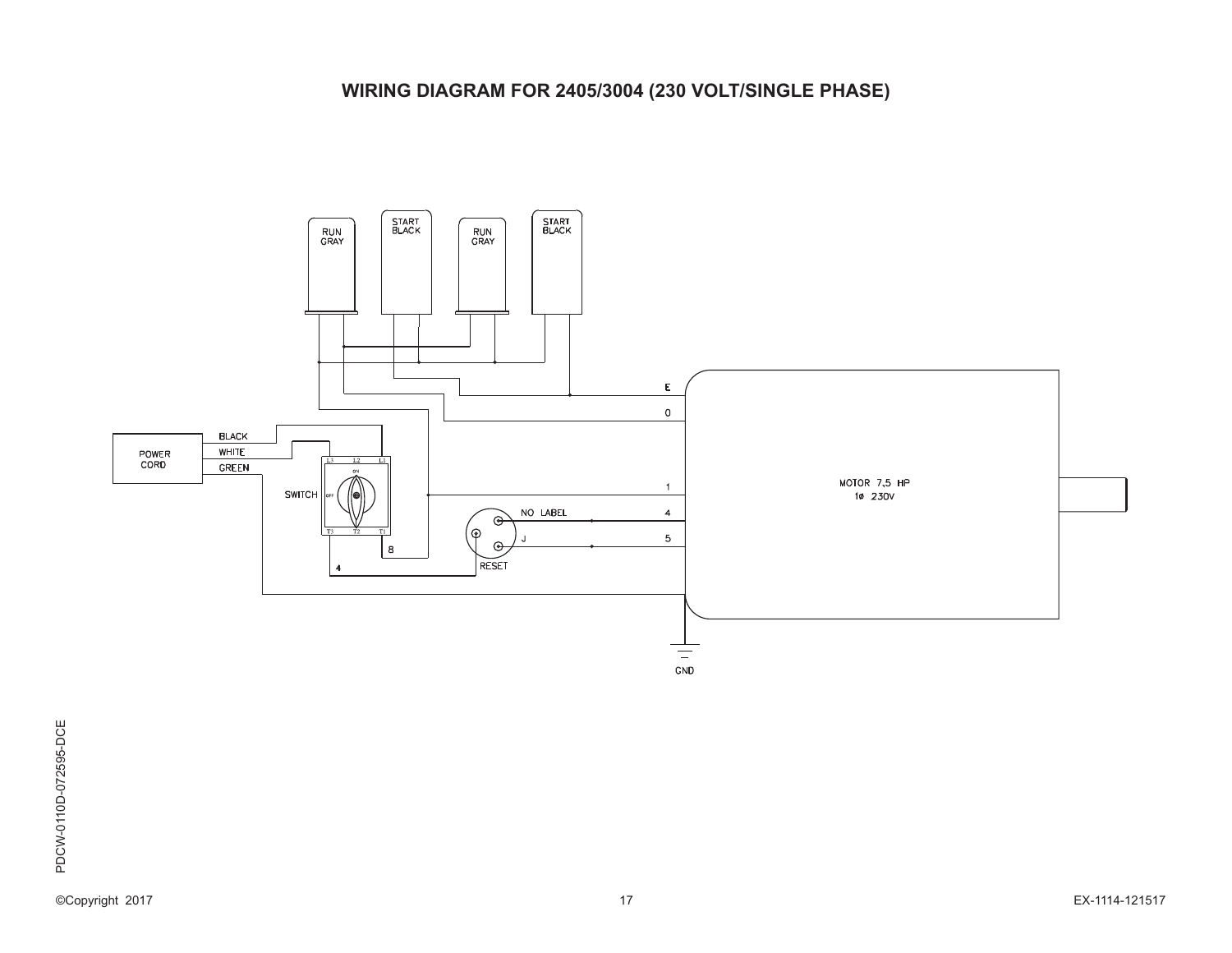# **WIRING SCHEMATIC FOR 2405/3004 (230 VOLT/THREE PHASE)**

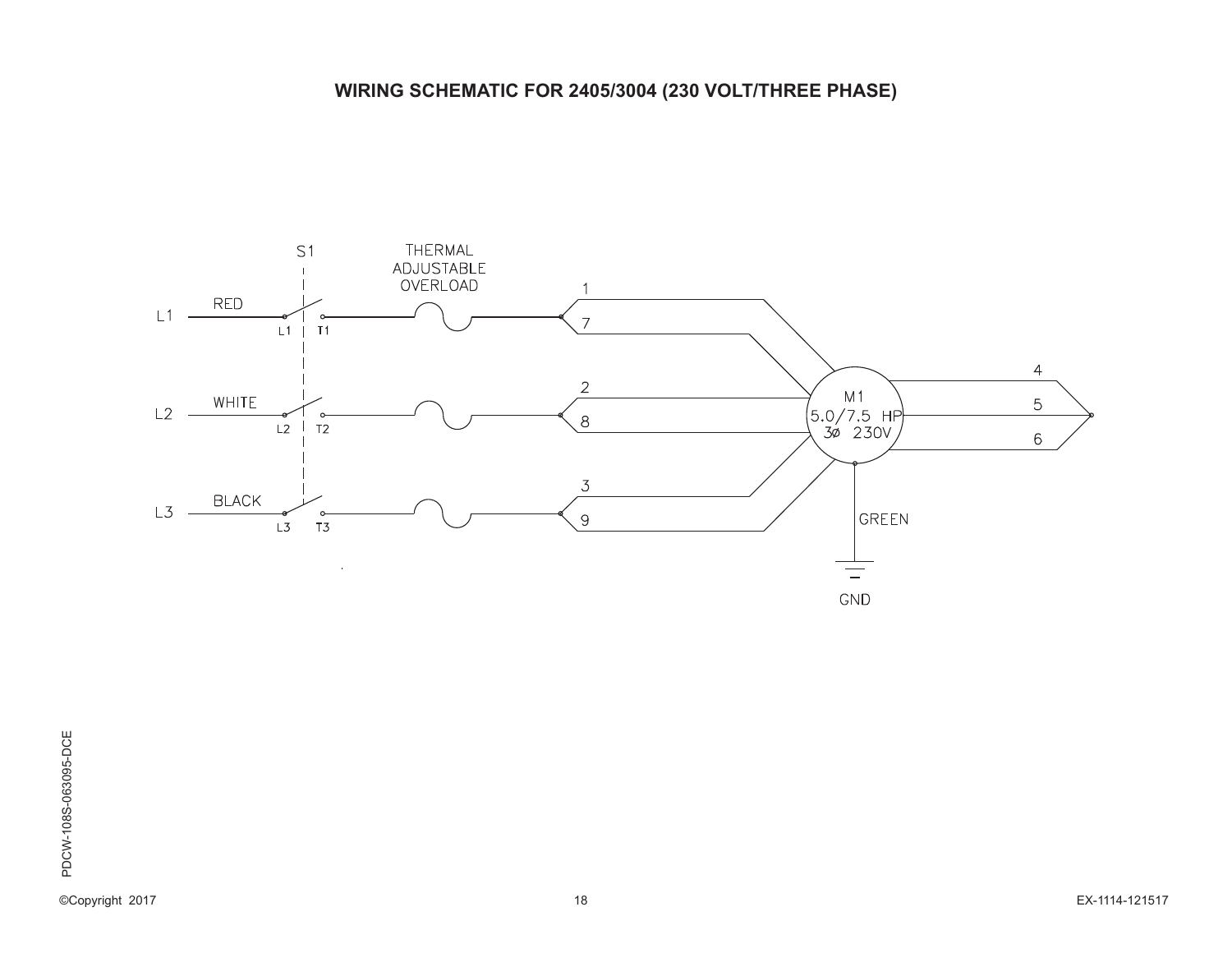# **WIRING DIAGRAM FOR 2405/3004 (230 VOLT/THREE PHASE)**

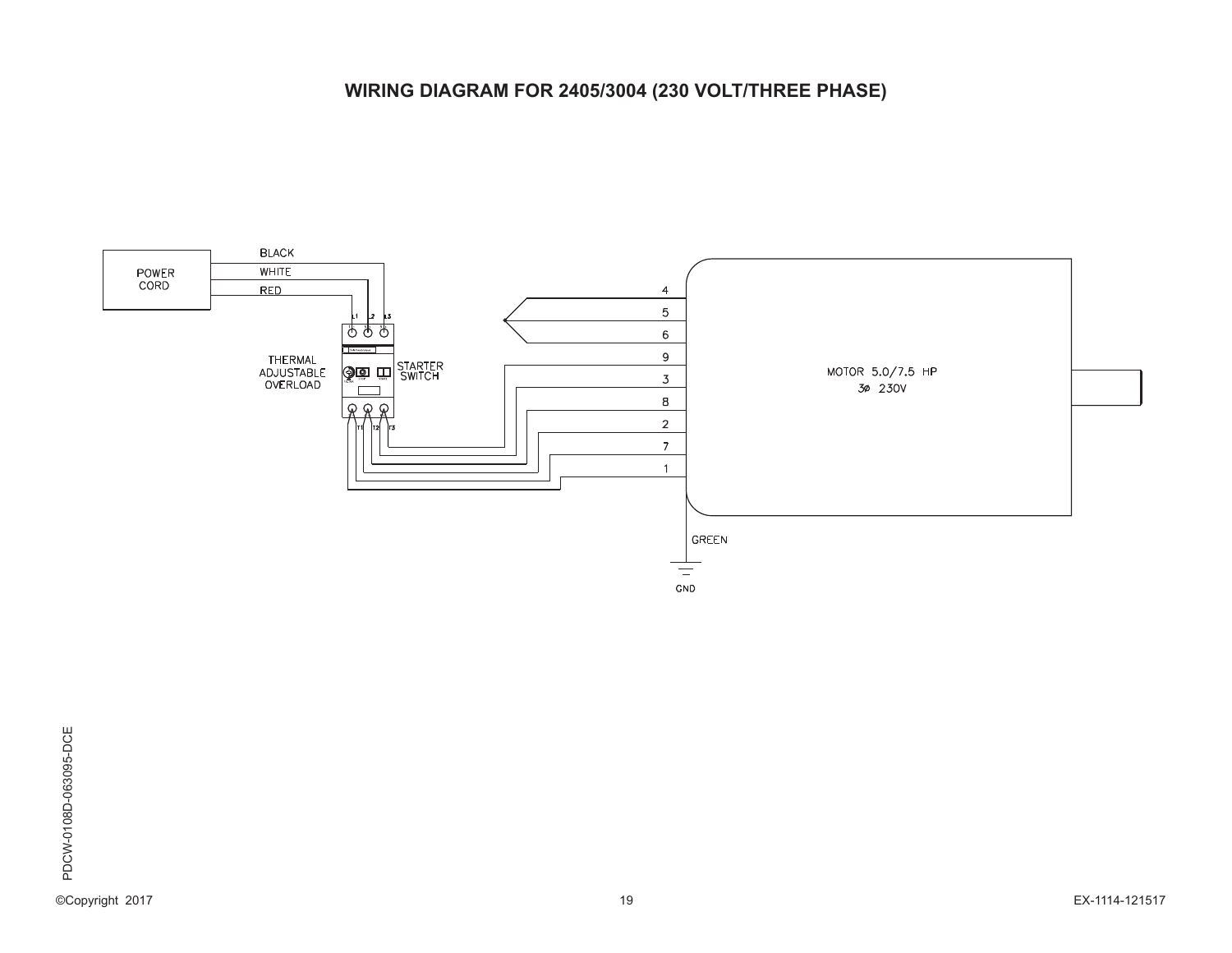# **WIRING SCHEMATIC FOR 2405/3004 (CX-0003 OPTION) (460 VOLT/THREE PHASE)**